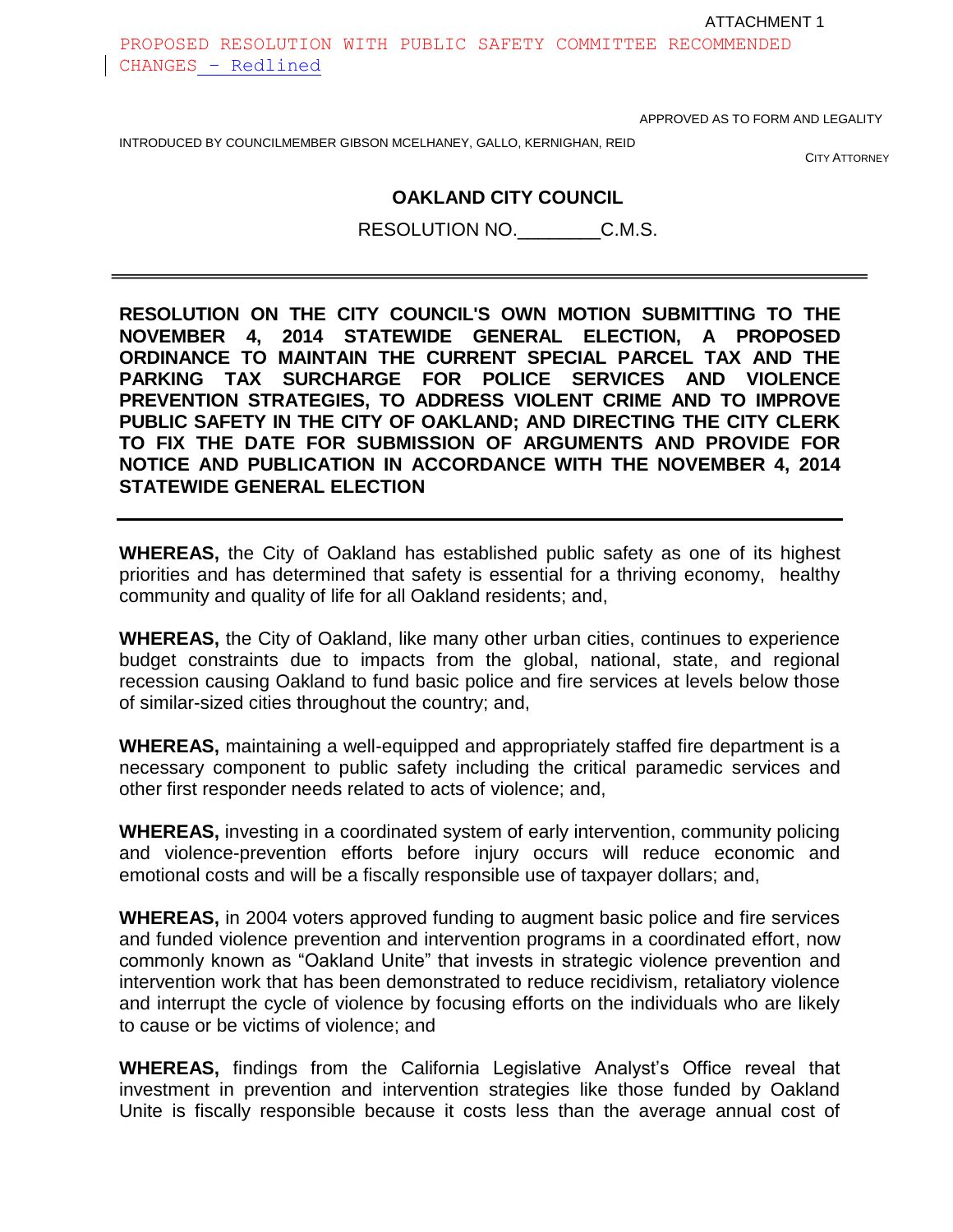incarceration and has demonstrated improved safety without increasing incarceration; and,

**WHEREAS**, the Oakland City Council determines it is in the best interests of the City of Oakland to submit to the voters this proposed ordinance to retain the existing tax structure approved by voters in 2004 to sustain funding for these critical efforts to address violent crime through targeted prevention, intervention and policing strategies, and improve emergency response; now therefore be it

**RESOLVED:** That the Oakland City Council finds and determines the forgoing recitals are true and correct and hereby adopts and incorporates them into this Resolution; and be it

**FURTHER RESOLVED:** That the Oakland City Council does hereby submit to the voters, at the November 4, 2014, Statewide General Election, an Ordinance which reads as follows:

## **PART 1. GENERAL**

## Section 1. TITLE AND PURPOSE.

 $(A)$  Title. This Ordinance may be cited as the "The 2014 Oakland Public Safety" and Services Violence Prevention Act."

(B) Purpose. The taxes imposed under this Ordinance are solely for the purpose of raising revenue necessary to maintain police and fire services and violence prevention and intervention strategies, to address violent crime and to improve public safety in the City of Oakland.

The parcel tax imposed in Part 2 is an excise tax on the privilege of using and use of municipal services. Such municipal services increase and provide a greater benefit to Owners of Parcels when programs to prevent violence and crime in the City are enhanced. Because the proceeds of the tax will be deposited in a special fund restricted for the services and programs specified herein, the tax is a special tax.

### Section 2. FINDINGS.

(A) This Ordinance is exempt from the California Environmental Quality Act, Public Resources Code section 21000 et seq., as it can be seen with certainty that there is no possibility that the activity authorized herein may have a significant effect on the environment.

### Section 3. USE OF PROCEEDS.

(A) Objectives. The tax proceeds raised by these special taxes may be used only to pay for any costs or expenses relating to or arising from efforts to achieve the following objectives and desired outcomes:

1. Reduce homicides, robberies, burglaries, and gun-related violence;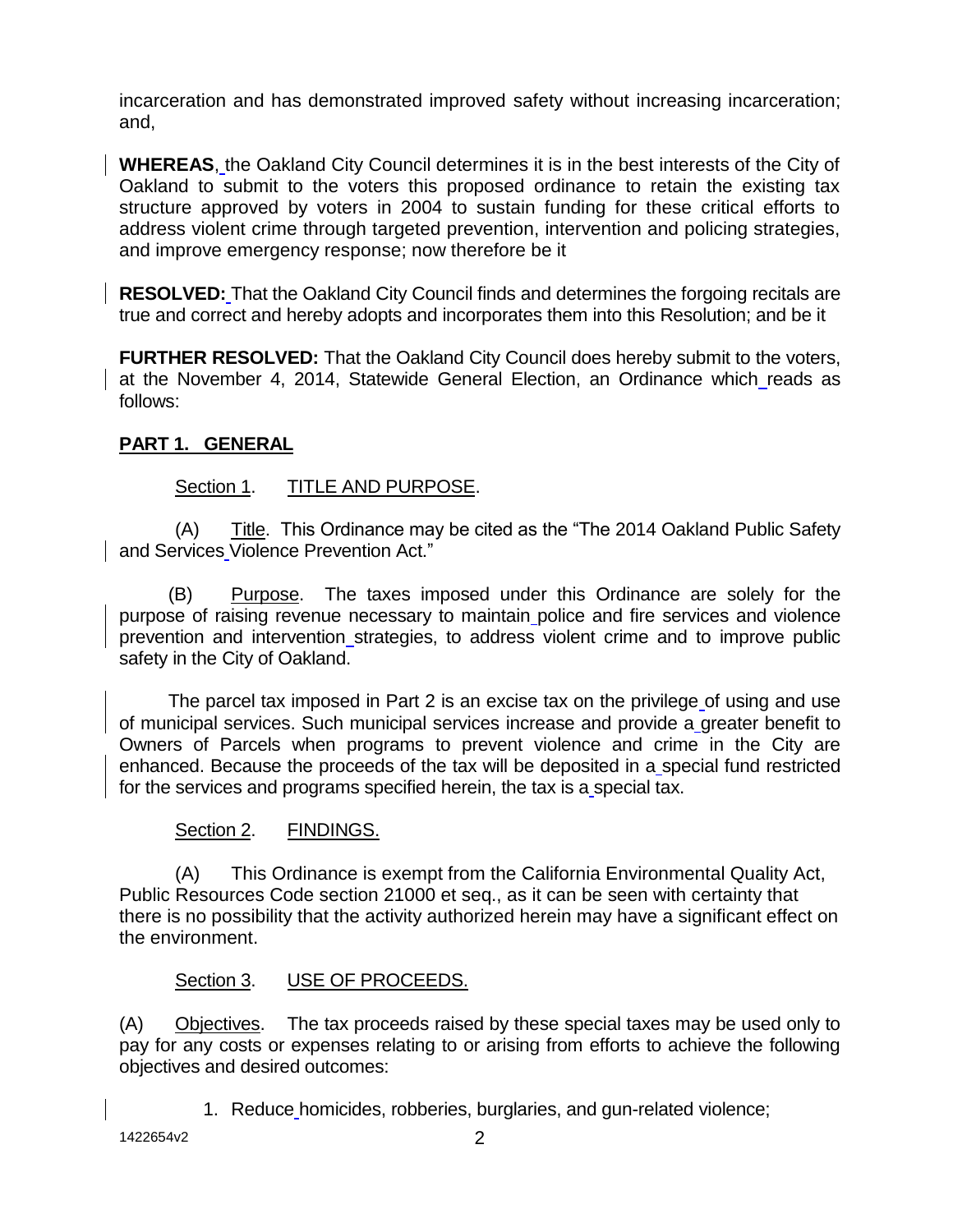- 2. Improve police and fire emergency 911 response times and other police services; and,
- 3. Invest in violence intervention and prevention strategies that provide support for at-risk youth and young adults to interrupt the cycle of violence and recidivism.

(B) Allocation. To achieve the objectives stated herein, three percent (3%) of the total funds collected shall be set aside annually for audit and evaluation of the programs, strategies and services funded by this measure, and to support the work of the Commission established herein. Of the remaining ninety-seven percent (97%), the Oakland Fire Department shall be allocated special tax revenue in the amount of \$2,000,000 annually. The tax funds remaining shall be allocated as follows: sixty percent (60%) for purposes described in subsections C(1) and forty percent (40%) for purposes described in subsection C(3) of this section.

(C) Uses. Taxes collected pursuant to the special taxes imposed herein shall be used only in connection with programs and services that further the objectives set forth in Section 3(A), such as the following:

> 1. Geographic Policing: hire, deploy and maintain police officers assigned to specific geographic areas or neighborhoods, performing duties such as:

> (a) Crime Reduction Teams (CRT): strategically geographically deployed officers to investigate and respond to illegal narcotic transactions and commission of violent crimes in identified violence hot spots;

> (b) Community Policing Resource Officers (CRPOs): these officers would engage in problem solving projects, attend Neighborhood Crime Prevention Council meetings, serve as a liaison with city services teams, provide foot/bike patrol, answer calls for service if needed, lead targeted enforcement projects and coordinate these projects with CRT's, Patrol units and other officers;

> (c) Conduct violence suppression operations such as buy busts, surveillance, undercover operations, high visibility patrol, probation/ parole compliance checks, search warrants, assist Community Policing Resource Officers (previous formerly Problem Solving Officer program) projects, violent crime investigation assistance crimes, general follow up;

> (d) Domestic violence and child abuse intervention: additional officers to team with social service providers to intervene in situations of domestic violence and child abuse, including sexual exploitation of children.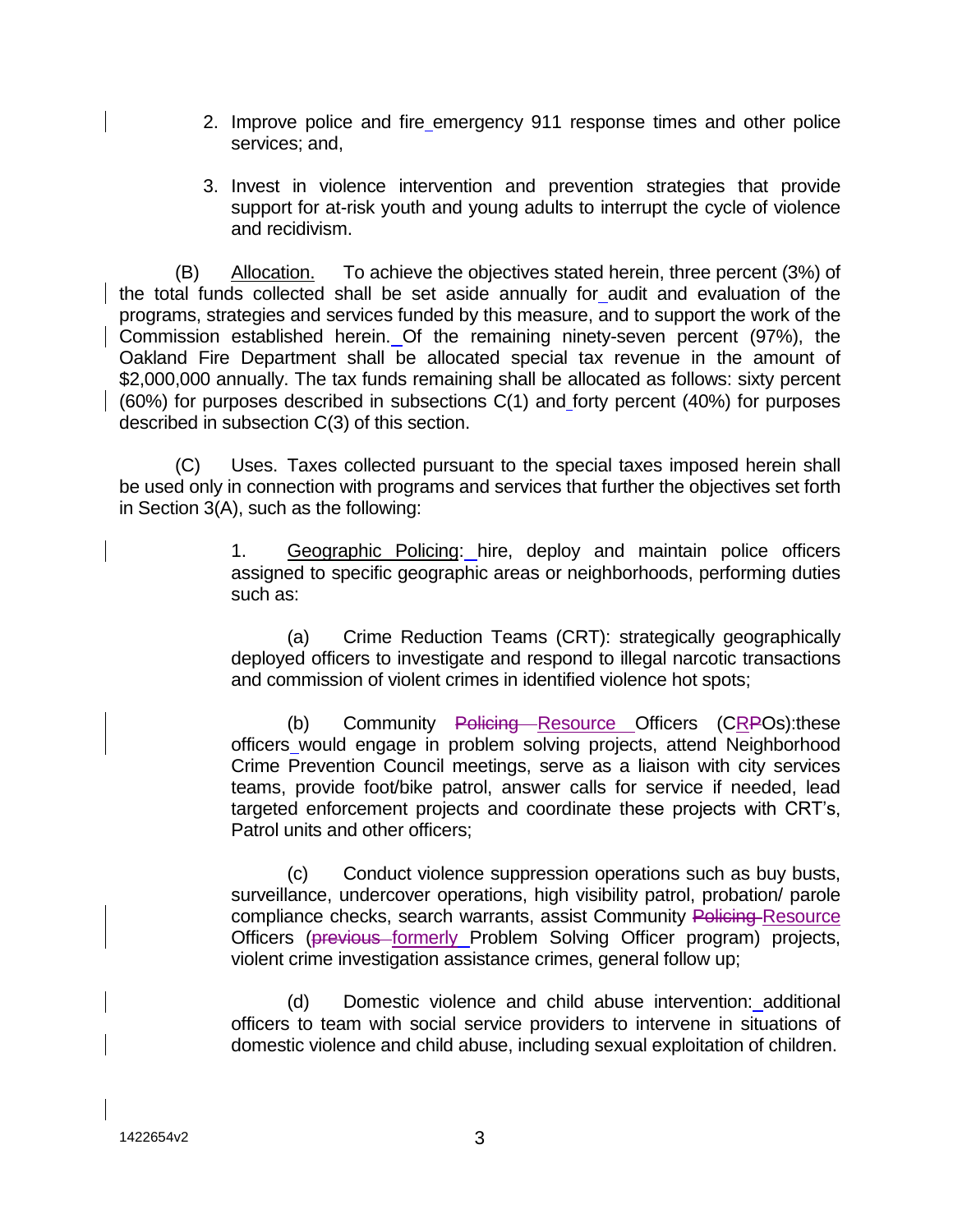(e) Sustaining and strengthening of the City's Operation Ceasefire program, including project management and crime analysis positions.

2. Maintenance of EffortSworn Police Personnel: The intent of the augmented funding is to maintain sufficient resources to allow for the implementation of comprehensive policing within the City's limited resources and to begin the process of restoring the sworn staffing of the Oakland Police Department to a number of crime reduction teams, community resource officers and other sworn police personnel appropriate to meet the Oakland Police Department's stated mission of providing the people of Oakland an environment where they can live, work, play and thrive free from crime and the fear of crime. To ensure the Department's progress toward this mission, the following shall apply:-Funds allocated by this measure will support a minimum of 50 sworn police personnelpositions above the FY 2014-15 General Purpose Fund budgeted positions.If the City does not maintain that budgeted level of positions, such as in the event of a major natural disaster or significant economic recession, the City will within 60 days provide a report to the public with justifications and a plan of action to return to said level.

(a) Upon passage of this measure, the City shall maintain a budgeted level of no fewer than seven hundred (700) sworn police personnel (including those sworn police personnel funded by this Ordinance) at all times, and shall hire and maintain no fewer than 700 sworn police personnel as early as practicable after the passage of this Ordinance and at all times after July 1, 2016.

(b) Each fiscal year, before the City adopts its two year policy budget or its mid-cycle budget adjustments, the City Administration shall submit to the City Council, and the City Council will adopt, a sworn police personnel hiring plan ("the hiring plan") demonstrating how the City will achieve and /or maintain the strength of force required by this ordinance. The hiring plan will make use of assumptions that department attrition rates, recruiting success, academy yield and other relevant factors affecting the growth or shrinkage of the department will be comparable to the past two to four years' experience.

(c) The City shall be prohibited from collecting the taxes provided for in this Ordinance at any time that it has failed to budget for a minimum of 700 sworn police personnel, and at any time after July 1, 2016, that it has failed to hire and maintain a minimum of 700 sworn police personnel, with the exceptions listed below. If the City fails to budget the requisite number, the prohibition will apply to the fiscal year of that budget. If the City fails to meet the maintenance number, the prohibition will apply to the fiscal year following 90 days from this determination. The City has 90 days to declare any of the following exceptions: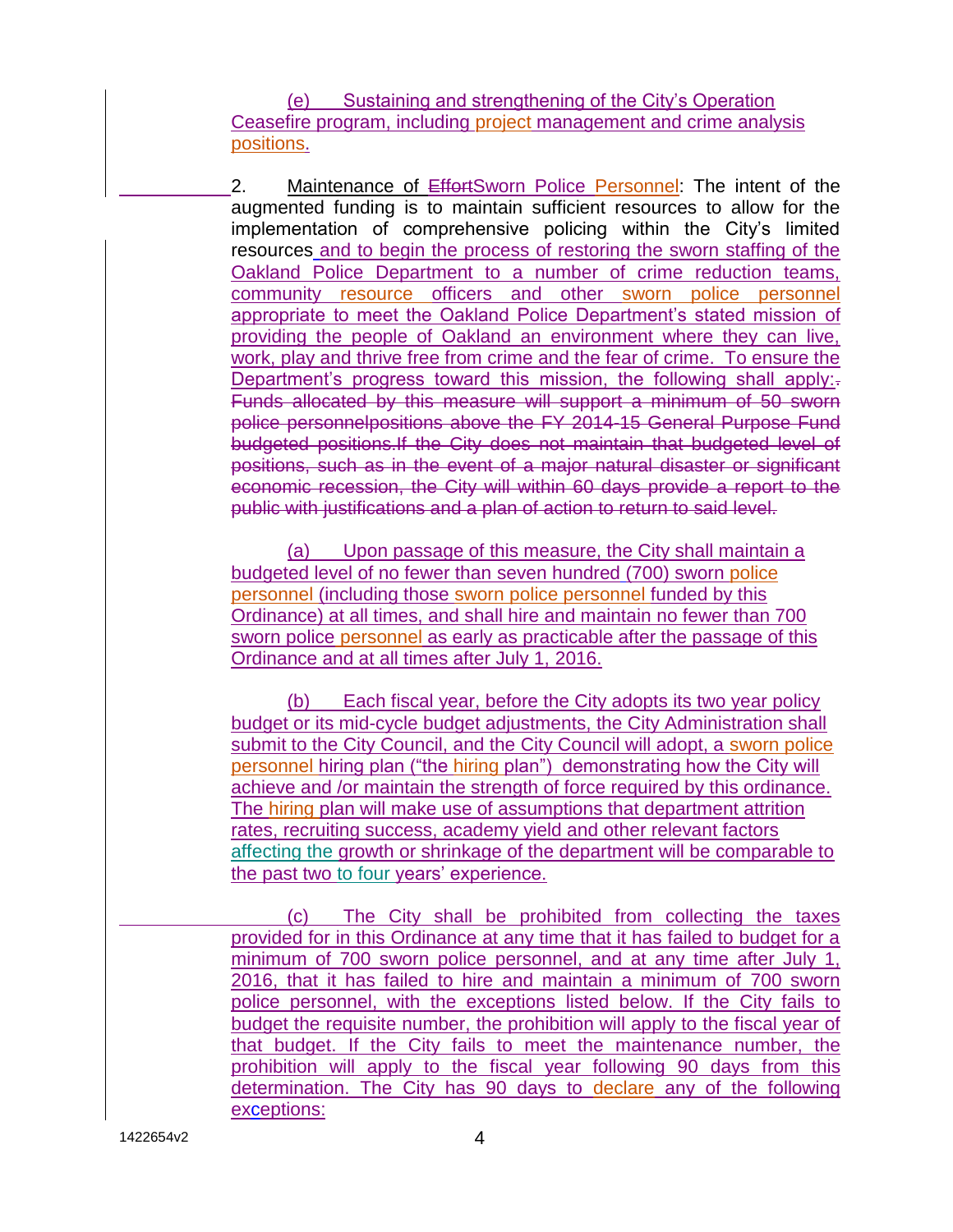- i. If grant funding or other non-General Purpose Fund funding budgeted for sworn police personnel in FY 2014-2015 budget becomes unavailable after that fiscal year, the numeric requirements for budgeting and maintaining sworn police personnel shall be reduced by the number of sworn police personnel previously funded by such lost revenue source. This exception shall apply only if the City Administration submits a report to the City Council explaining the unavailability of the non-General Purpose Fund revenue, the steps that were taken by the City to try to replace such funding and the steps the City will take in the future to replace such funding. In addition, for this exception to apply, the City Council must adopt a resolution stating that grant funding is no longer available and no General Purpose Fund revenue can be used to replace the non-General Purpose Fund revenue for sworn police personnel without causing more harm to the City's residents and businesses than will be caused by a reduction in sworn police personnel. Such actions must be taken for each fiscal year in which the City fails to meet the minimum staffing requirements of this ordinance for the reasons described in this sub-section.
- ii. If a severe and unanticipated financial or other event occurs that so adversely impacts the General Purpose Fund as to prevent the City from budgeting for, hiring and maintaining the minimum number of sworn police personnel required by this Ordinance, the numeric requirements for budgeting and maintaining sworn police personnel shall be reduced by the numbers the City is unable to fund as a result of such event. This exception shall apply only if the City Administration submits a report to City Council explaining the severe and unanticipated event, the steps that were taken by the City to avoid the need to reduce the number of sworn police personnel and the steps that will be taken by the City in the future to restore sworn police personnel. In addition, for this exception to apply, the City Council must adopt a resolution that includes findings of fact that it is necessary to reduce the number of budgeted and hired sworn police personnel to a specific number in order to avoid causing more harm to the City's residents and businesses than will be caused by a reduction in sworn police personnel. Such actions must be taken for each fiscal year in which the City fails to meet the minimum staffing requirements of this ordinance for the reasons described in this sub-section.
- iii. If the number of sworn police personnel required by this ordinance unexpectedly falls below the level required despite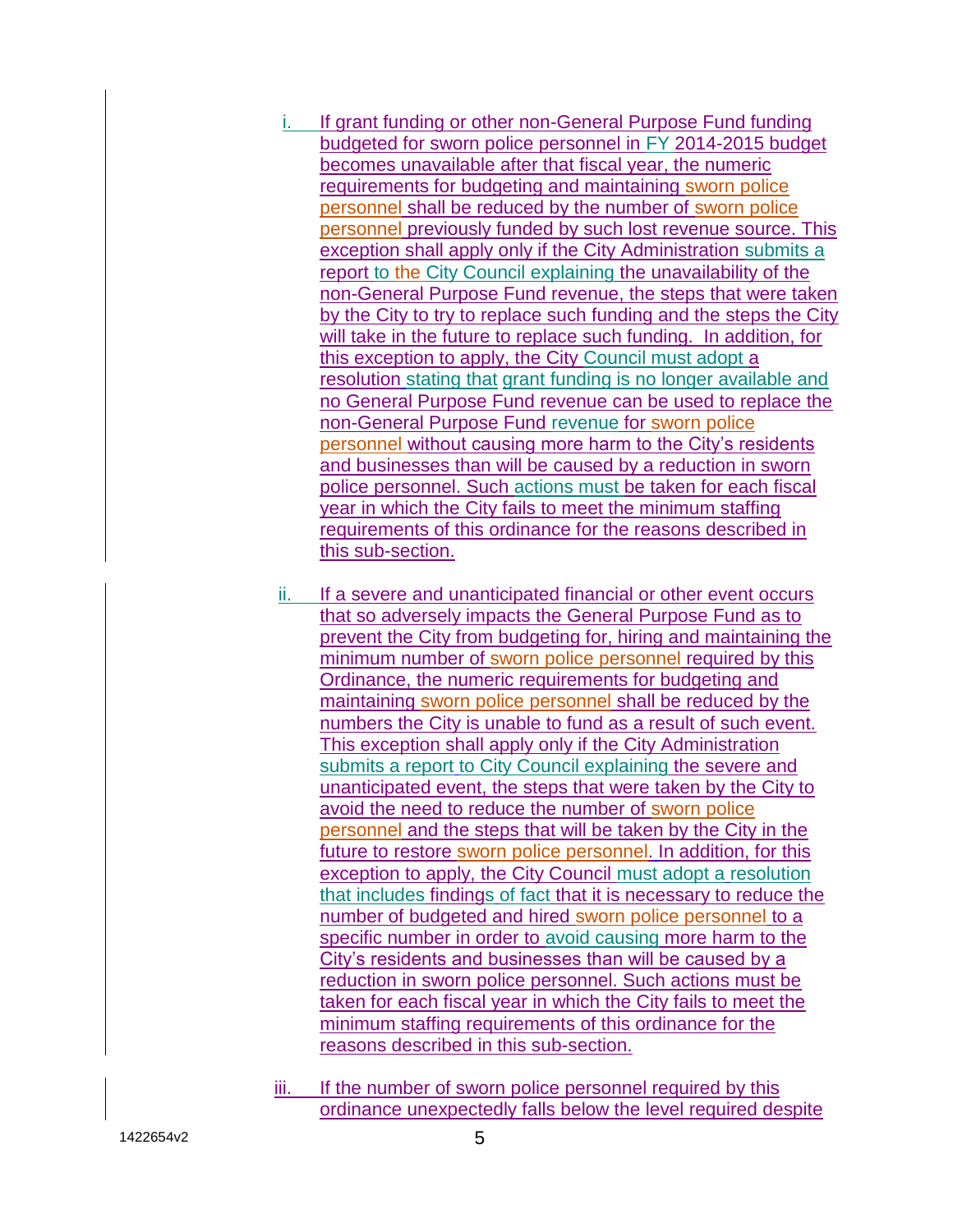the City's adoption of and implementation of the hiring plan, the numeric requirements for budgeting and maintaining sworn police personnel shall be reduced by the shortfall. This exception shall apply only if the City Administration reports to the City Council concerning the reasons for the shortfall, the steps that should be taken to restore the sworn police personnel level, and the time frame for doing so. and If appropriate, the City Council will adopt resolution a measures, including a modifying the hiring ied plan. if appropriate, to restore sworn personnel to the required level. This exception will not apply in consecutive fiscal years.

3. Community-focused Violence Prevention and Intervention Services and Strategies: Invest in and engage the community in collaborative and data-driven violence reduction strategies directed at those at highest risk of violence; strategies such as:

(a) Street outreach and case management to youth and young adults at high-risk of involvement in violence in order to connect individuals in need of employment, mental health, or educational services to needed programs;

(b) Crisis response, advocacy and case management for victims of crime (including domestic violence victims, commercially sexually exploited children, and victims of shootings and homicides) with a strategic focus on reducing likelihood of being re-victimized.

(c) Reentry programs for youth and young adults, including case management, school support, job training and placement in order to reduce recidivism rates and improve educational and employment outcomes.

(d) Coordination of public systems (including law enforcement) and community-based social services through sharing of resources, joint trainings and multidisciplinary case reviewsa joint focus on youth and young adults at highest risk of violence as guided by data analysis.

4. Fire Services: Provide fire services such as:

(a) Maintain staffing to ensure adequate personnel resources to respond to medical and fire emergencies; and,

(b) Provide for medical responses to homicides and gun-related violence

# Section 4. PLANNING, ACCOUNTABILITY AND EVALUATION

To ensure the proper revenue collection, spending, and implementation of the programs mandated by this ordinance, the City shall impose the following requirements: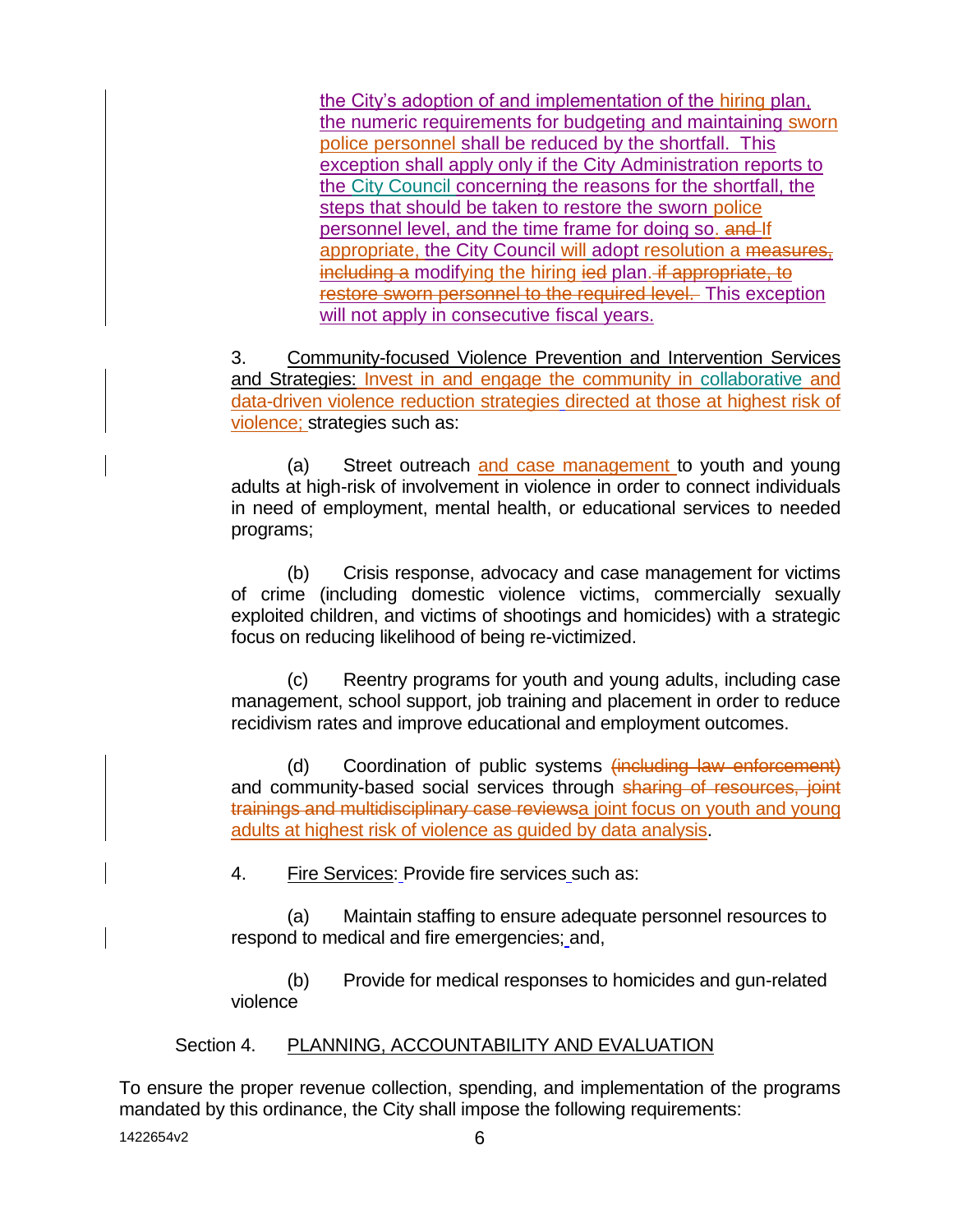(A) Commission: Adoption of this Ordinance shall establish a "Public Safety and Services Violence Prevention" Commission.

- 1. Qualifications: The Commission's membership must be comprised of individuals with expertise experience as, either, an employer, service provider or beneficiary in community policing, violence prevention, reentry services, advocacy, faith-based organizations serving the target population, or workforce development, accounting, finance, business or public administration, or a related field-in criminal justice, public health, social services, research and evaluation, finance, audits, and/or public policy.
- 4.2. Conflicts of Interest: Each Commission member shall certify that the member and the member's immediate family members, business associates and employers have no financial interest in any program, project, organization, agency or other entity that is seeking or will seek funding approval under this ordinance. Financial interest includes, without limitation, salaries, consultant fees, program fees, commissions, gifts, gratuities, favors, sales income, rental payments, investment income or other business income. A Commission member shall immediately notify the City Administration and the Chair of the Commission of any real or possible conflict of interest between membership on the Commission and work or other involvement with entities funded by the Taxes provided for in this Ordinance. Any dispute about whether a conflict of interest exists shall be resolved by the Public Ethics Commission.
- 2.3. Composition: The Commission shall consist of nine (9) members. The Mayor and each councilmember shall recommend one member of the Commission each. All commissioners shall be appointed by the Mayor and confirmed by the City Council in accordance with City Charter Section 601.

At least three two (32) members willmust have directexperience either working with the target population with service-eligible , populations, at least one two (21) members should will reflect the targetservice-eligible populations, and at least two one (2) members will have with a professional law enforcement or criminal justice background. Other members will meet the criteria as established in subsection 1 above.

- 3.4. 3. Meetings of the Commission: The Commission shall conduct regular meetings and such special meetings as it deems necessary.
- 4.5. Joint Meetings of the Commission and City Council: The City Council, the Commission and other public safety-related boards and commissions shall conduct an annual joint special public informational meeting devoted to the subject of public safety. At each such meeting, the public, Commission and City Council will hear reports from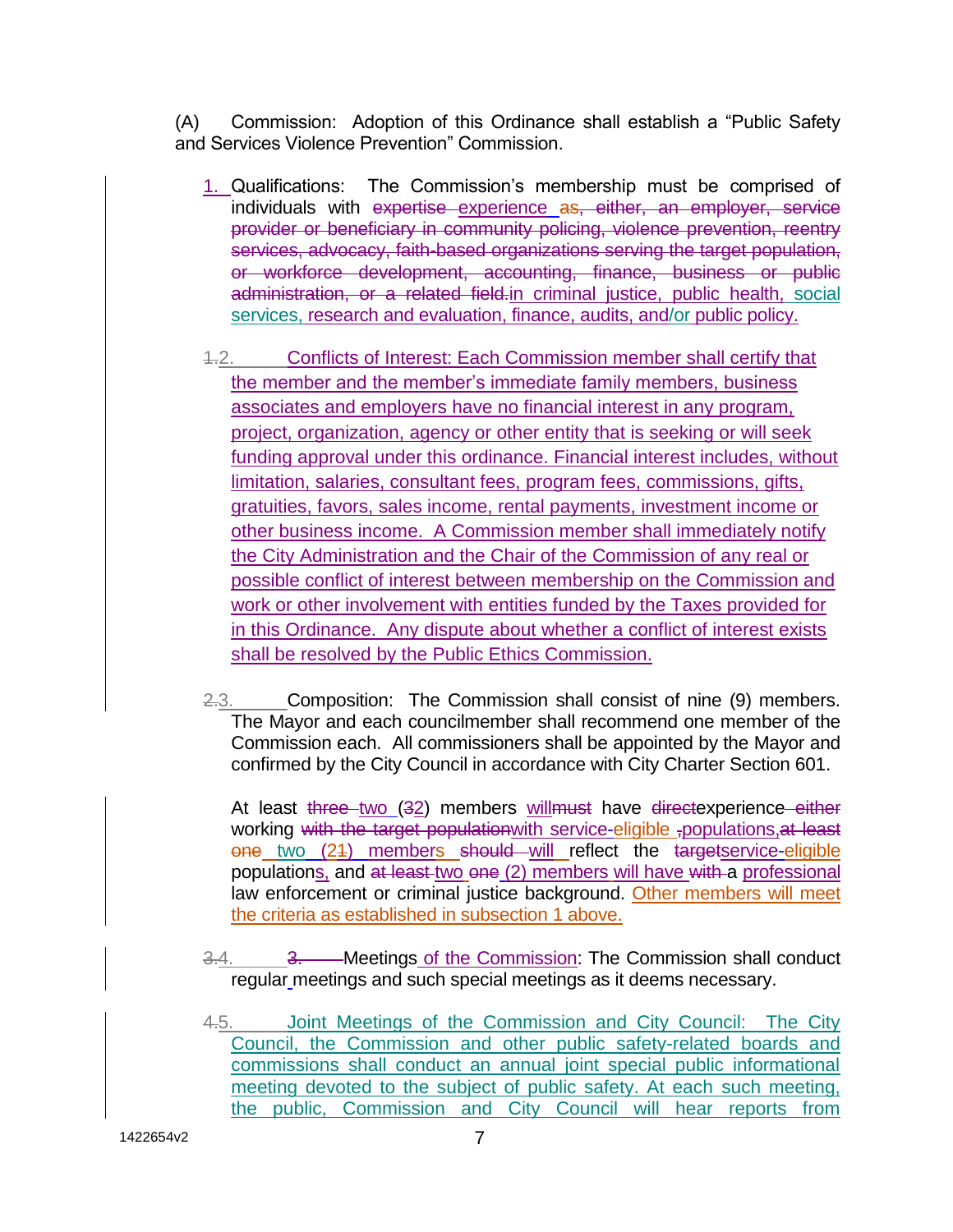representatives of all departments and the Chief of Police concerning progress of all of the City's efforts to reduce violent crime.

- 5.6. Duties of the Commission: The Commission shall perform the following duties:
	- (a) Evaluate, inquire, and review the administration, coordination, and evaluation of the programsstrategies and practices mandated in this resolution.
	- (b) Make recommendations to the City Administration and, as appropriate, the independent evaluator on regarding the scope of the annual program performance evaluation. Wherever possible, the scope shall relate directly to the efficacy of strategies to achieve desired outcomes.
	- (c) and rReceive draft performance reviews to provide feedback before the evaluator finalizes the report.
	- (d) Report issues identified in the annual fiscal audit to the Mayor and City Council.
	- (e) Review the annual fiscal and performance audits and evaluations.
	- $(a)(f)$  Report in a public meeting to the Mayor and the City Council on the implementation of this ordinance and recommend ordinances, resolutions, and regulations to ensure compliance with the requirements and intents of this Ordinance.
	- $(b)(g)$  Provide input on strategies: Every At least every three (3) years, the department head a representative of each department receiving funds from this Ordinance shall present to the Commission a priority spending plan for funds received from this measure. The priority spending plan shall include proposed expenditures, strategic rationales for those expenditures and intended measurable outcomes and metrics expected from those expenditures. The first presentation shall occur within 120 days of the effective date of this Ordinance. The In a public meeting, the Commission  $\frac{1}{2}$  may shall make recommendations to the Mayor and City Council on the strategies in the plans. Spending of tax proceeds of this measure must be sufficiently flexible to allow for timely responsiveness to the changing causes of violent crime. The priority spending plans shall reflect such changes.

The Commission will recommend to the Mayor and City Council those strategies and practices funded by tax proceeds of this ordinance that should be continued and/or terminated, based on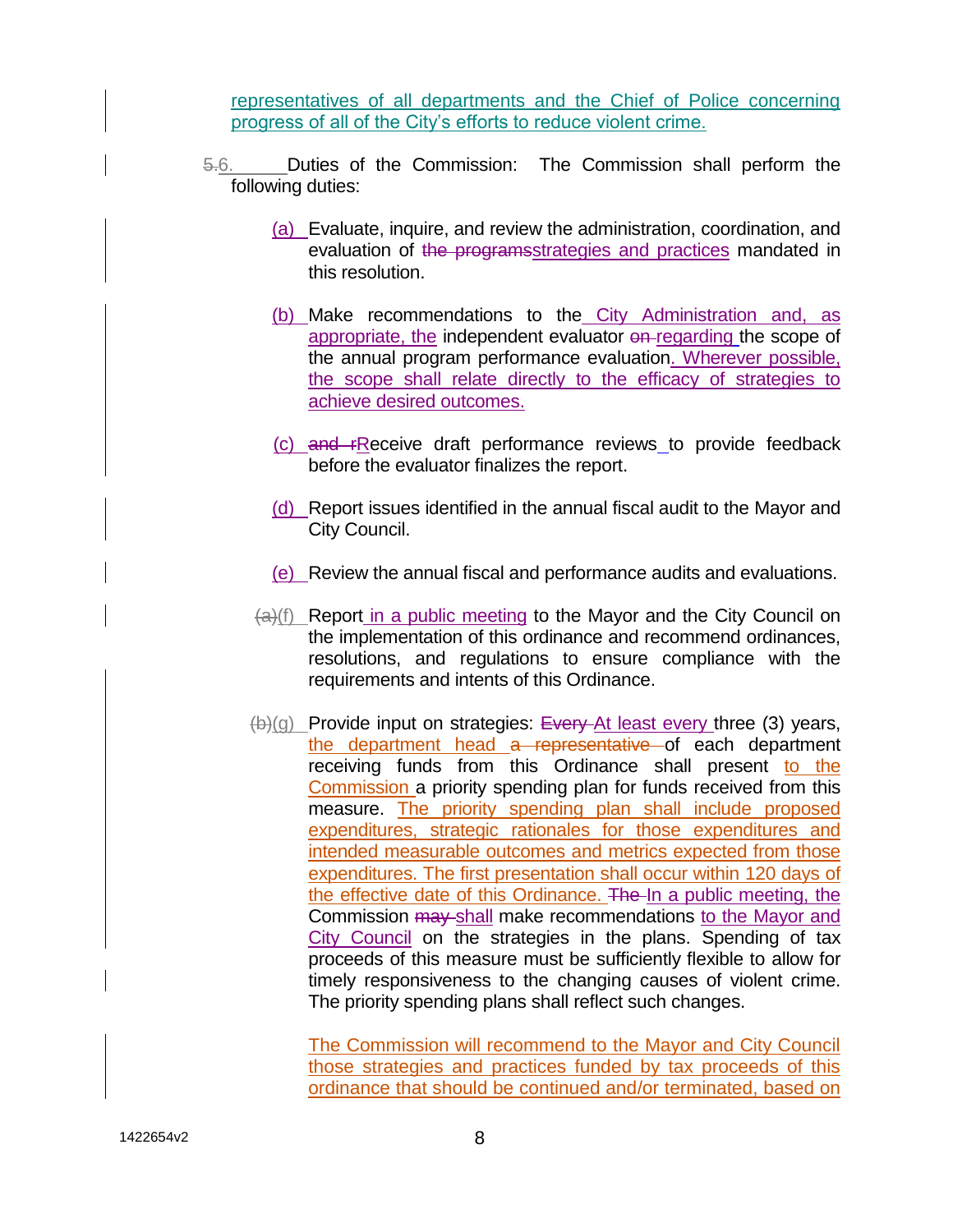successes in responding to, reducing or preventing violent crime as demonstrated in the evaluation.

- (c)(h) Semi-Annual Progress Reports: Twice each year, the Commission shall receive a report from a representative of each department receiving funds from this ordinance, updating the Commission on the priority spending plans and demonstrating progress towards the desired outcomes.
- (B) Accountability and Reporting.

1. Annual Program Evaluation: Annual independent program evaluations funded by department set asides pursuant to Section 3(C) shall<sub>,</sub> include performance analysis and evidence that programs and strategies are progressing toward the desired outcomes. Program evaluations will consider whether programs and strategies are achieving reductions in community violence and serving those at the highest risk. Short-term successes achieved by these strategies and long-term desired outcomes will be considered in the program evaluations. if feasible, include performance analysis, the number of people served and other measurable metricsas deemed appropriate to the strategies adopted by the Departments.

2. Annual Audit Review and Engineer: An independent audit shall be performed annually to ensure accountability and proper disbursement of the proceeds of this tax in accordance with the objectives stated herein as provided by Government Code sections 50075.1 and 50075.3. The City will, from time to time, retain an engineer for services pertaining to this parcel tax.

### Section 4. SPECIAL FUND.

All funds collected by the City from the tax imposed by this Ordinance shall be deposited into a special fund in the City treasury and appropriated and expended only for the purposes and uses authorized by this Ordinance.

### Section 5. EFFECTIVE DATE.

The taxes imposed by this Ordinance shall become effective upon passage.

#### Section 6. TERM OF TAX IMPOSITION.

The taxes enacted by this ordinance shall be imposed and levied for a period of ten (10) years. The City shall place delinquencies on subsequent tax bills.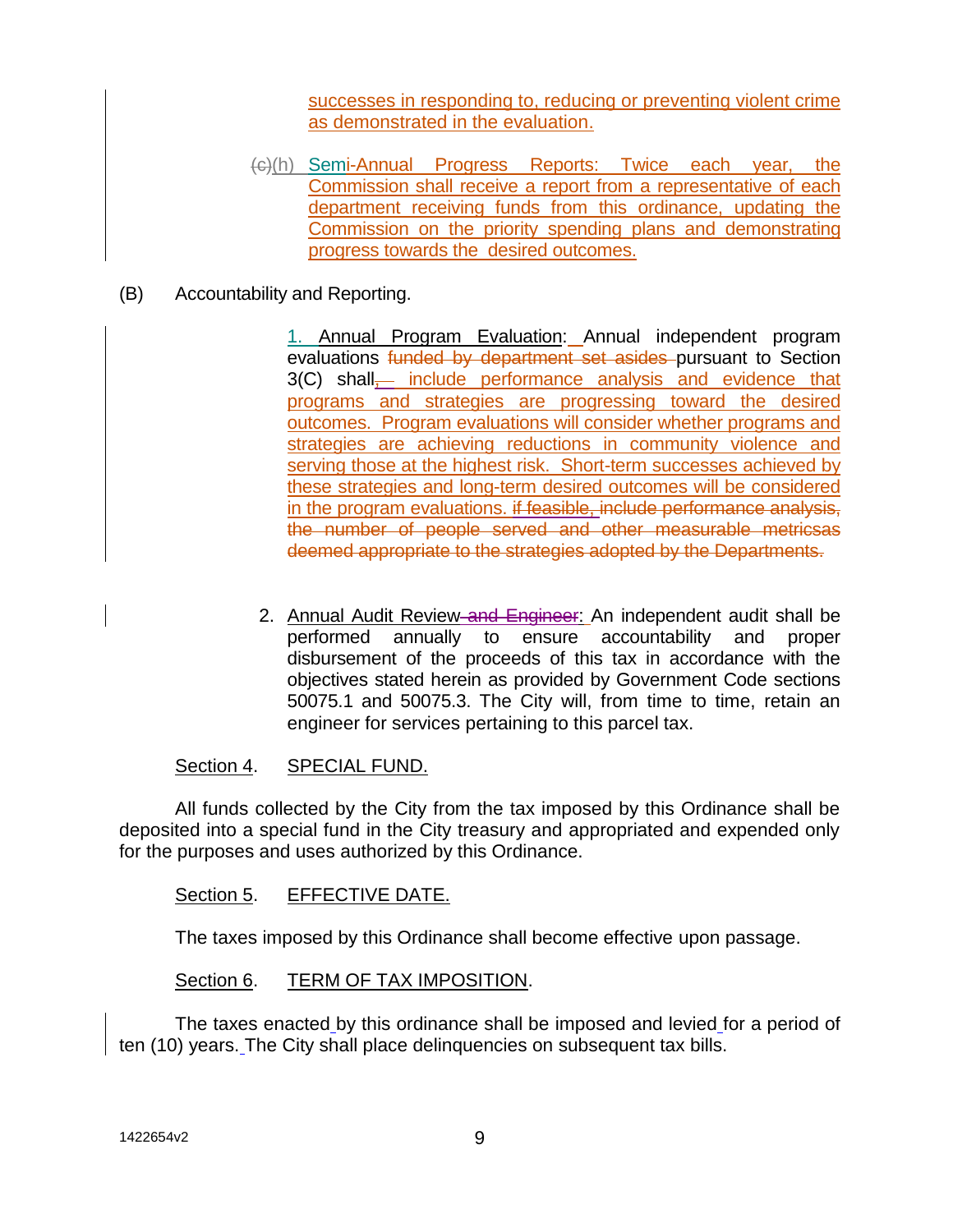#### Section 7. SAVINGS CLAUSE.

If any provision, sentence, clause, section or part of this Ordinance is found to be unconstitutional, illegal or invalid by a court of competent jurisdiction, such unconstitutionality, illegality, or invalidity shall affect only such provision, sentence, clause, section or part of this Ordinance and shall not affect or impair any of the remaining provisions, sentences, clauses, sections or parts of this Ordinance. It is hereby declared that the City would have adopted this Ordinance had such unconstitutional, illegal or invalid provision, sentence, clause, section or part thereof not been included herein.

If any tax imposed by this Ordinance is found to be unconstitutional, illegal or invalid by a court of competent jurisdiction, the amounts, services, programs and personnel required to be funded from such tax shall be reduced proportionately by any revenues lost due to such unconstitutionality, illegality or invalidity.

### Section 8. SPECIAL ACCOUNT

The City shall deposit into a special account all funds collected by the City from the taxes imposed by this Ordinance and shall appropriate and expend such funds only for the purposes authorized by this Ordinance.

#### Section 9. NO AMENDMENT.

The tax rates set forth herein may not be increased by action of the City Council without the applicable voter approval but the City Council may make any other changes to this Ordinance as are consistent with its purpose.

### **PART 2. PARCEL TAX**

### Section 1. DEFINITIONS.

For purposes of this Ordinance, the following terms shall be defined as set forth below:

(A) "Additional" shall mean an increase in the existing number.

(B) "Administrative Costs" shall mean overhead costs, including central services, departmental and/or divisional.

(C) "Building" shall mean any structure having a roof supported by columns or by walls and designed for the shelter or housing of any person, chattel or property of any kind. The word "Building" includes the word "structure."

(D) "Family" shall mean one or more persons related by blood, marriage, domestic partnership, or adoption, who are living together in a single residential unit and maintaining a common household. Family shall also mean all unrelated persons who live together in a single Residential Unit and maintain a common household.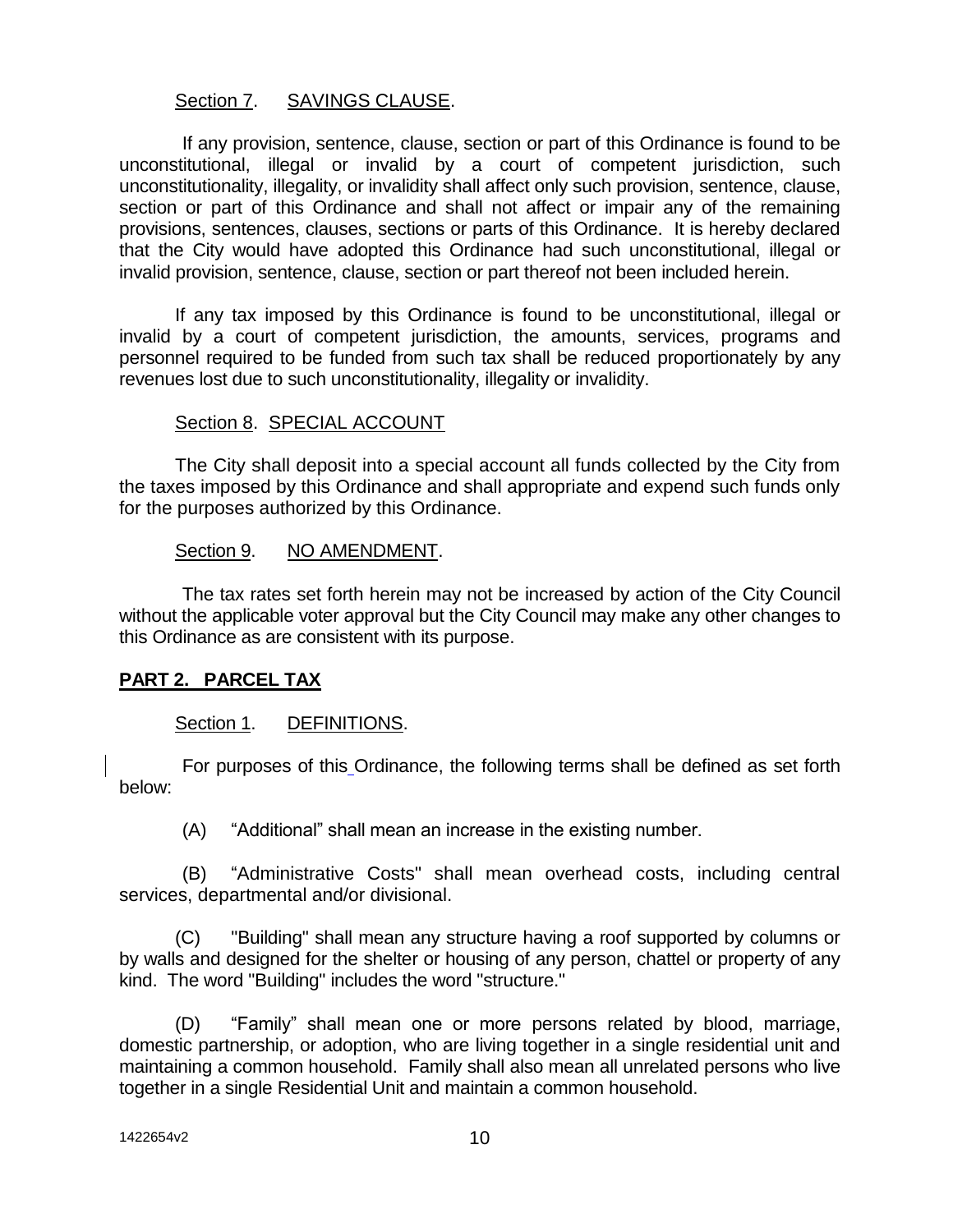(E) "Geographic Policing" means a decentralized and focused approach to policing. Officers are assigned and deployed to specific geographic areas. The Commander leading each area is responsible and accountable at all times for addressing crime within the area directing and allocating police resources according to particular local needs.

(F) "Hotel" shall mean as defined by Oakland Municipal Code section 4.24.020.

(G) "Multiple Residential Unit Parcel" shall mean a parcel zoned for a Building, or those portions thereof, which accommodates or is intended to contain two or more residential units.

(H) "Non-Residential" shall mean all parcels that are not classified by this Ordinance as Residential Parcels, and shall include, but not be limited to, parcels for industrial, commercial and institutional improvements, whether or not currently developed.

(I) "Occupancy" shall be as defined by Oakland Municipal Code section 4.24.020.

(J) "Officer" shall mean a position in the Oakland Police Department for sworn police personnel at the rank of officer or sergeant.

(K) "Operator" shall be as defined by Oakland Municipal Code section 4.24.020.

(L) "Owner" shall mean the Person having title to real estate as shown on the most current official assessment role of the Alameda County Assessor.

(M) "Parcel" shall mean a unit of real estate in the City of Oakland as shown on the most current official assessment role of the Alameda County Assessor.

(N) "Person" shall mean an individual, firm, partnership, joint venture, association, social club, fraternal organization, joint stock company, corporation, estate, trust, business trust, receiver, trustee, syndicate, or any other group or combination acting as a unit.

(O) "Possessory Interest" as it applies to property owned by any agency of the government of the United States, the State of California, or any political subdivision thereof, shall mean possession of, claim to, or right to the possession of, land or Improvements and shall include any exclusive right to the use of such land or Improvements.

(P) "Residential Unit" shall mean a Building or portion of a Building designed for or occupied exclusively by one Family.

(Q) "Single Family Residential Parcel" shall mean a parcel zoned for single-family residences, whether or not developed.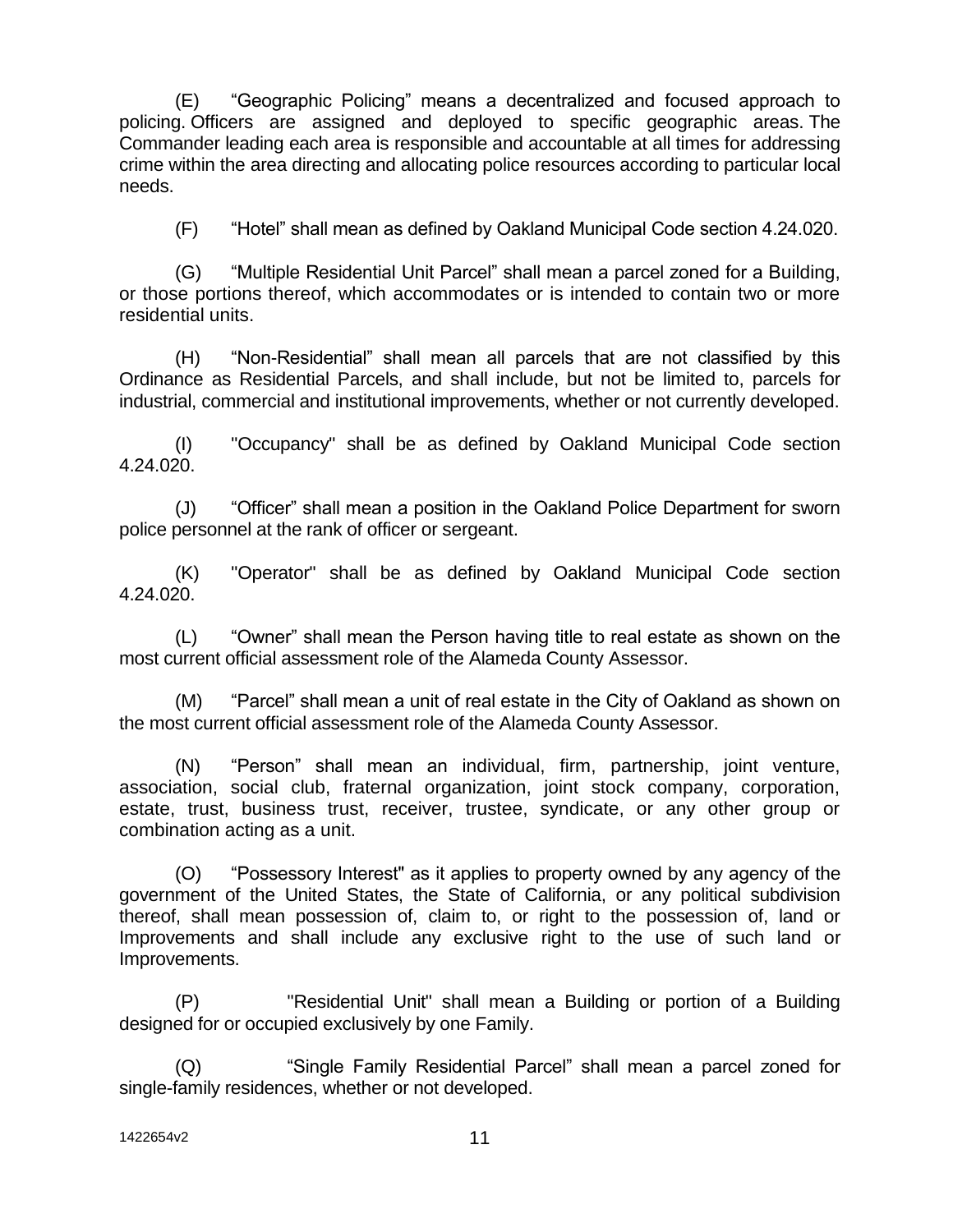(R) "Transient" shall mean any individual who exercises Occupancy of a hotel or is entitled to Occupancy by reason of concession, permit, right of access, license or other agreement for a period of thirty (30) consecutive calendar days or less, counting portions of calendar days as full days. Any individual so occupying space in a Hotel shall be deemed to be a Transient until the period of thirty (30) consecutive days has elapsed.

### Section 2. **IMPOSITION OF PARCEL TAX.**

There is hereby imposed a special tax on all Owners of parcels in the City of Oakland for the privilege of using municipal services and the availability of such services. The tax imposed by this Section shall be assessed on the Owner unless the Owner is by law exempt from taxation, in which case, the tax imposed shall be assessed to the holder of any Possessory `Interest in such parcel, unless such holder is also by law exempt from taxation. The tax is imposed as of July 1 of each year on the person who owned the parcel on that date. The tax shall be collected at the same time, by the same officials, and pursuant to the same procedures as the one percent property tax imposed pursuant to Article XIII A of the California Constitution.

Base Amount of Tax. The tax hereby imposed shall be set as follows subject to adjustment as provided in Section 5 below:

(A) For owners of all Single Family Residential Parcels, the tax shall be at the annual rate of\$99.77per parcel.

(B) For owners of all Multiple Residential Unit Parcels, the tax shall be at the annual rate of per occupied Residential Unit of \$68.15per parcel.

Owners of units that are vacant for six months or more per year may apply to the Director of Finance to have the rate reduced by 50% per vacant Residential Unit located on the Parcel of \$34.07 per parcel.

(C) The tax for Non-Residential Parcels is calculated using both frontage and square footage measurements to determine total Single Family Residential Unit Equivalents (SFE). A frontage of 80 feet for a commercial/industrial parcel, for example, is equal to one (1) single family resident unit equivalent. (See matrix.) An area of 6,400 square feet for the commercial industrial parcel is equal to one (1) single family resident unit equivalent. The tax is the annual rate \$51.09 multiplied by the total number of Single Family Equivalents (determined by the frontage and square footage).

| <b>LAND USE CATEGORY</b>        | <b>FRONTAGE</b> | AREA (SF) |
|---------------------------------|-----------------|-----------|
| <b>Commercial Institutional</b> | 80              | 6,400     |
| Industrial                      | 100             | 10,000    |
| <b>Public Utility</b>           | 1,000           | 100,000   |
| <b>Golf Course</b>              | 500             | 100,000   |
| Quarry                          | 1,000           | 250,000   |

Example: assessment calculation for a Commercial Institutional Parcel with a Frontage of 160 feet and an Area of 12,800 square feet: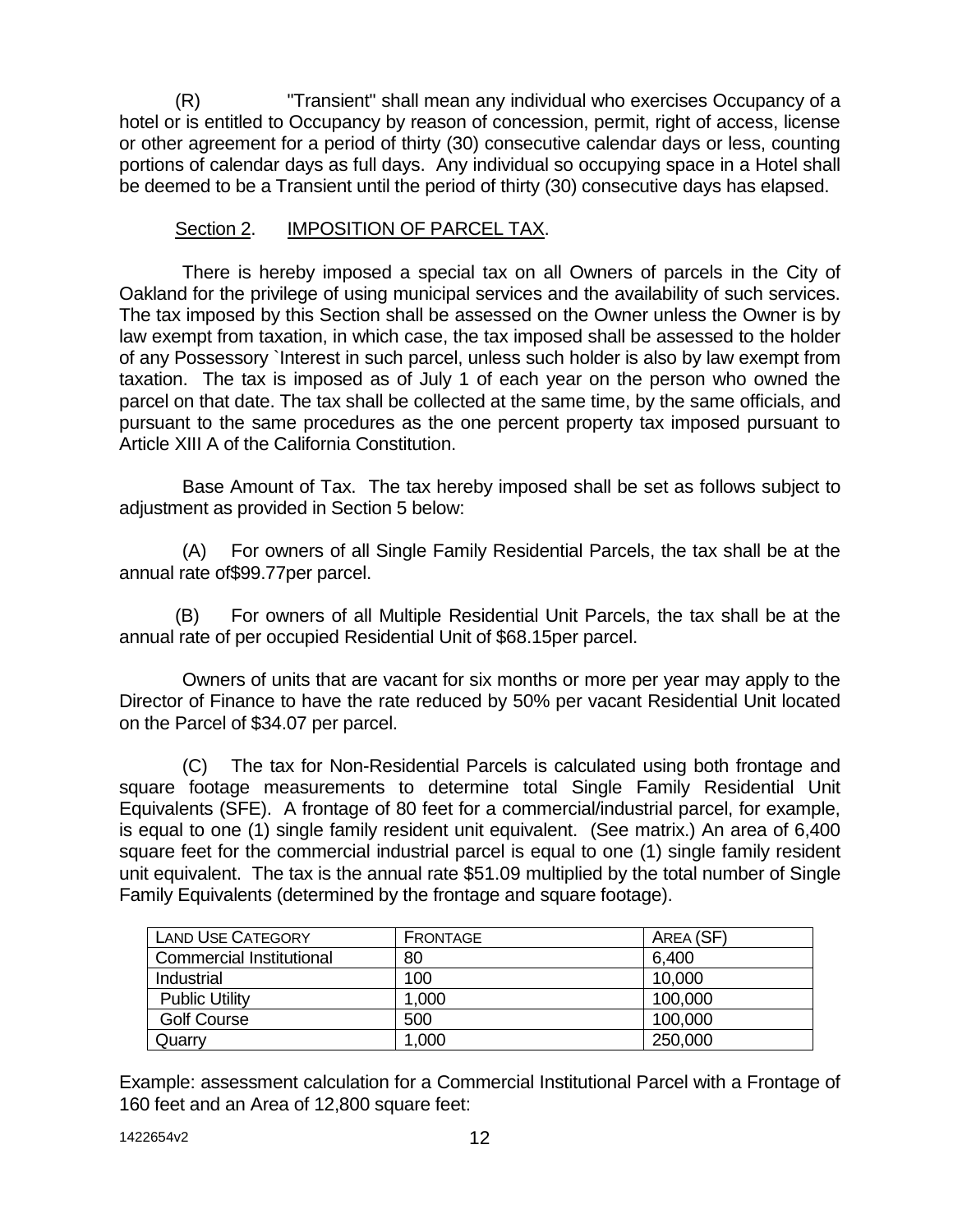Frontage  $160$  feet  $\div 80 = 2$  SFE

Area 12,800 square feet  $\div 6,400 = 2$  SFE

 $2$  SFE + 2 SFE = 4 SFE

4 SFE x  $$51.09 = $204.36$  tax

(D) An Owner of An Undeveloped Parcel is exempt from this parcel tax if the owner can prove that the parcel was undeveloped for at least six months of the year in question.

(E) The tax imposed by this Ordinance shall be imposed on each Hotel within the City as follows:

1. Residential Hotels. Rooms in a Hotel occupied by individuals who were not Transients for 80% or more of the previous Fiscal Year shall be deemed Residential Units and the parcel on which they are located shall be subject to the Parcel tax imposed on Multiple Residential Unit Parcels. The remainder of the Building shall be subject to the applicable tax computed in accordance with the Single Family Residential Unit Equivalent formula set forth in Section 2(C).

2. Transient Hotels. Notwithstanding the previous subsection, if 80% or more of the Operator's gross receipts for the previous Fiscal Year were reported as rent received from Transients on a return filed by the Operator in compliance with section 4.24.010 of the Oakland Municipal Code (commonly known as the Uniform Transient Occupancy Tax of the City of Oakland), such Hotel shall be deemed a Transient Hotel. The entire Building shall be deemed a Non-Residential Parcel, categorized as Commercial/Institutional, and shall be subject to the applicable tax computed in accordance with the Single Family Residential Unit Equivalent formula set forth in Section 2(C), and the parcel tax imposed on Multiple Residential Units shall not apply.

### Section 3. EXEMPTIONS

(A) Low income household exemption. The following is exempt from this tax: an Owner of a single family residential unit (1) who resides in such unit and (2) whose combined family income, from all sources for the previous fiscal year, is at or below the income level qualifying as "very low income" for a Family of such size under Section 8 of the United States Housing Act of 1937 (42 U.S.C.A. Sections 1437 et. seq.,) for such fiscal year. Owners must apply for the exemption provided for in this section annually by petition to the Director of the Finance of the City of Oakland ("Director of Finance") or City Administrator designee in the manner and time set forth in procedures established by the Director of Finance. Such petitions shall be on forms provided by the Director of Finance and shall provide such information as the Director of Finance shall require, including, but not limited to, federal income tax returns and W-2 forms of owner-occupants eligible for this exemption.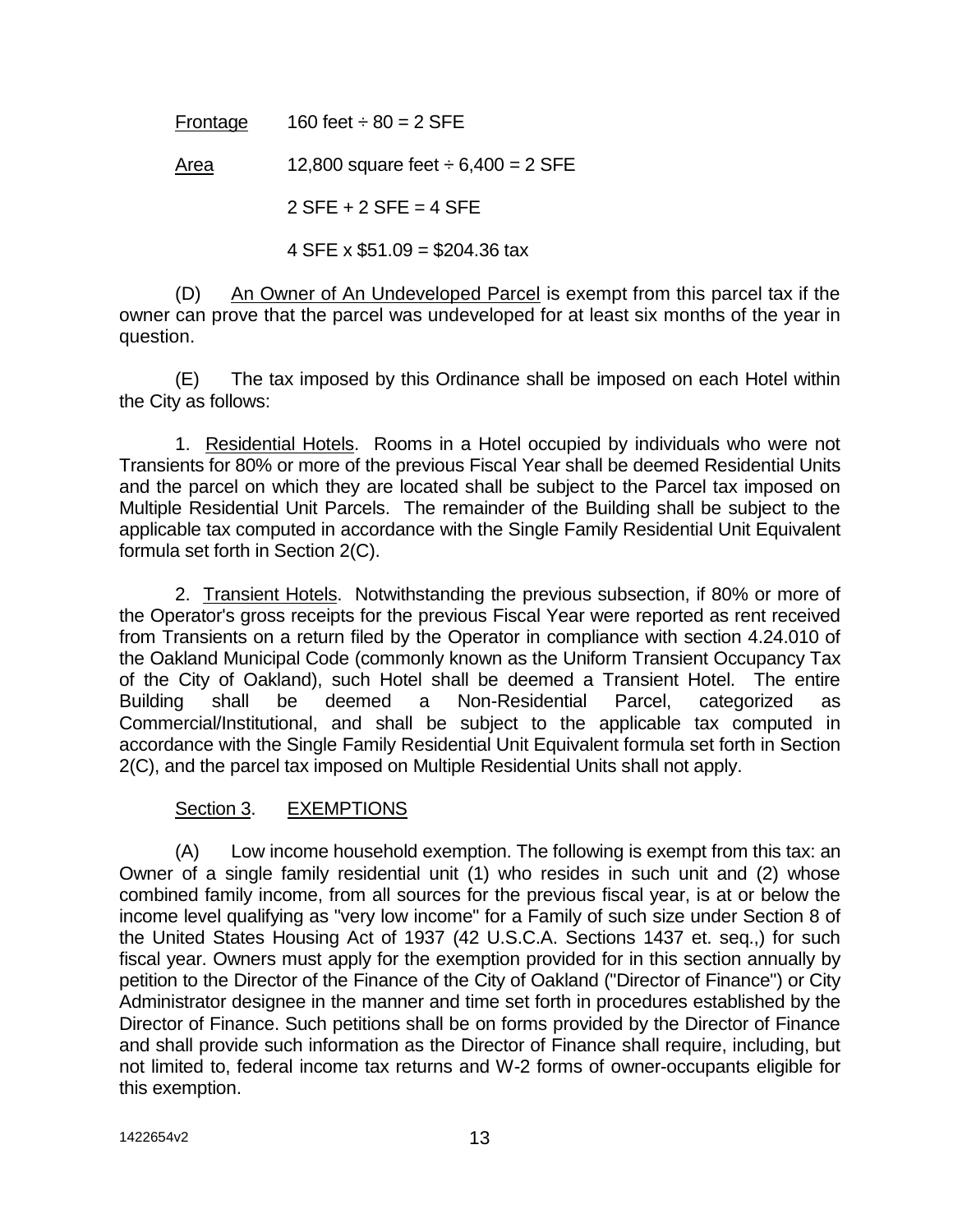(B) Fifty percent reduction for affordable housing projects. Rental housing owned by nonprofit corporations and nonprofit-controlled partnerships for senior, disabled and low income households that are exempt from ad valorem property tax pursuant California Revenue and Taxation Code 214(f), (g) and (h) shall be liable for only 50% of the parcel tax. The exemption shall apply in the same proportion that is exempted from ad valorem property tax.

(C) Rebate to tenants in foreclosed single family homes. The City will provide a rebate of one-half of the tax and subsequent increases thereto ("Foreclosure Rebate") to tenants in single family homes that have been foreclosed upon who have paid a passed through Parcel Tax. To qualify for the Foreclosure Rebate, a tenant must: (1) have lived in the unit before foreclosure proceedings commenced; and (2) be at or below the income level qualifying as "very low income" for a Family of such size under Section 8 of the United States Housing Act of 1937 (42 U.S.C.A. Sections 1437 et. seq.,) for such fiscal year. The City will provide the Foreclosure Rebate for every month that the tax was applied and the tenant occupied the unit. The City will provide the Foreclosure Rebate at the end of each fiscal year, or when the tenant vacates the unit, whichever is earlier. The City Administrator will promulgate regulations to effectuate this Part 3, Section 3(D).

### Section 4. REDUCTION IN TAX; RATE ADJUSTMENT

(A) Subject to paragraph (B) of this section, the tax rates imposed by this ordinance are maximum rates and may not be increased by the City Council above such maximum rates. The tax imposed by the ordinance may be suspended, reduced or eliminated by the City Council for a subsequent fiscal year upon a vote of the City Council on or before June 30th of the year in which the City Council determines that after such suspension, reduction or elimination there will be sufficient revenues available to balance the City Council's Adopted Policy Budget and provide the services and programs described in Part I, Section 3 above. Such suspension, reduction or elimination shall be effective the fiscal year following such vote.

(B) Beginning in the Fiscal Year 2015-2016, and each year thereafter, the City Council may increase the tax imposed hereby only upon a finding that the cost of living in the immediate San Francisco Bay Area, as shown on the Consumer Price Index (CPI) for all items in the San Francisco Bay Area as published by the U.S. Department of Labor Statistics, has increased. The percentage increase of the tax imposed hereby shall not exceed such increase, using Fiscal Year 2014-2015 as the index year and in no event shall any annual adjustment exceed five percent (5%).

# Section 5. DUTIES OF THE DIRECTOR OF FINANCE

It shall be the duty of the Director of the Finance to collect and receive all taxes imposed by this Ordinance. The Director of Finance is charged with the enforcement of this Ordinance and may adopt rules and regulations relating to such enforcement.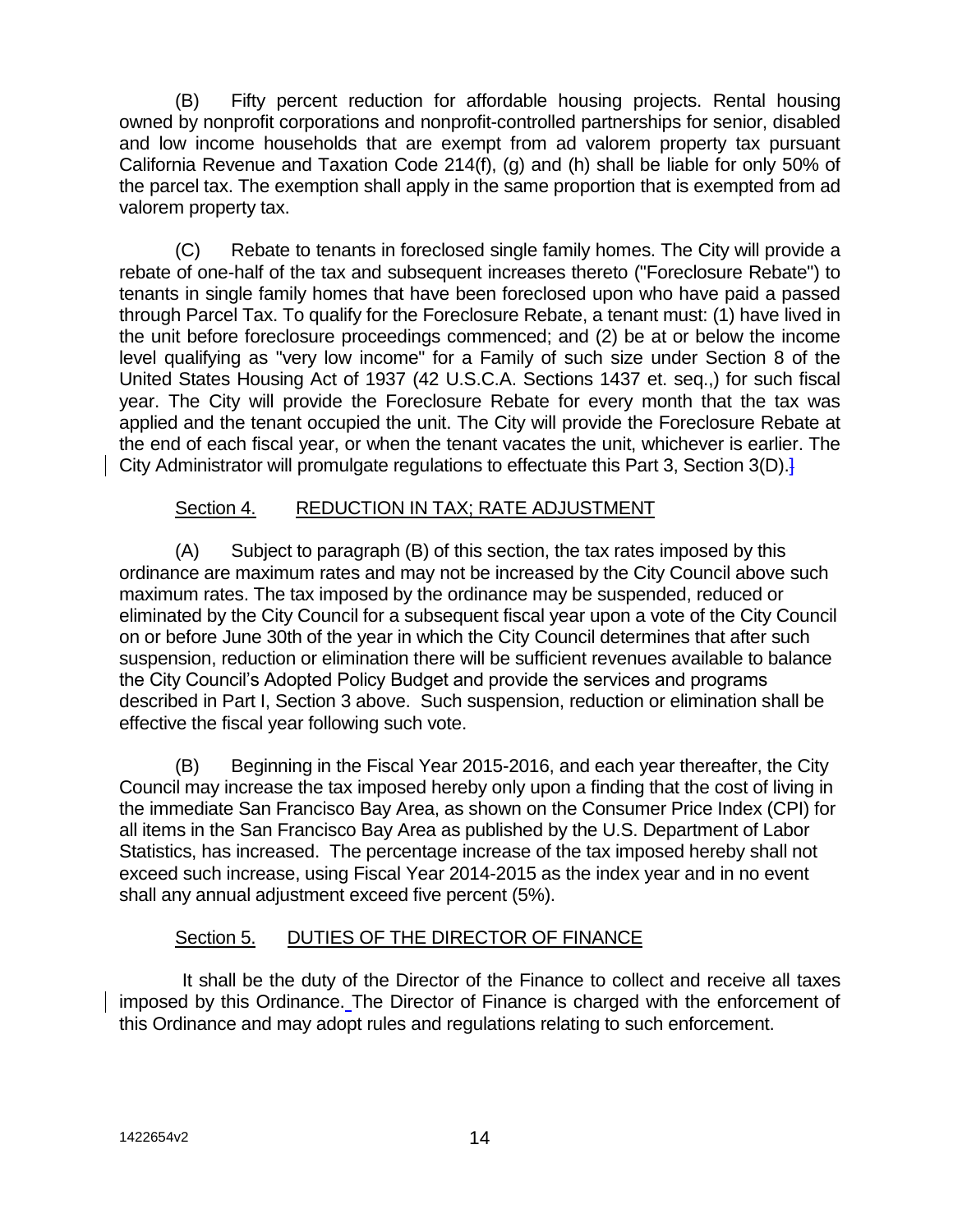#### Section 6. EXAMINATION OF BOOKS, RECORDS, WITNESSES; PENALTIES.

The Director of Finance or his/her designee is hereby authorized to examine assessment rolls, property tax records, records of the Alameda County Recorder and any other records of the County of Alameda deemed necessary in order to determine ownership of Parcels and computation of the tax imposed by this Ordinance.

The Director of Finance or his/her designee is hereby authorized to examine the books, papers and records of any person subject to the tax imposed by this Ordinance for the purpose of verifying the accuracy of any petition, claim or return filed and to ascertain the tax due. The Director of Finance, or his/her designee is hereby authorized to examine any person, under oath, for the purpose of verifying the accuracy of any petition, claim or return filed or to ascertain the tax due under this Ordinance and for this purpose may compel the production of books, papers and records before him/her, whether as parties or witnesses, whenever s/he believes such persons have knowledge of such matters. The refusal of such examination by any person subject to the tax shall be deemed a violation of this Ordinance and of the Oakland Municipal Code and subject to any and all remedies specified therein.

#### Section 7. COLLECTION OF TAX; INTEREST AND PENALTIES.

The tax shall be delinquent if the City does not receive it on or before the delinquency date set forth in the notice mailed to the Owner's address as shown on the most current assessment roll of the Alameda County Tax Collector; and the tax shall be collected in such a manner as the City Council may decide. The City may place delinquencies on a subsequent tax bill.

A one-time penalty at a rate set by the City Council, which in no event shall exceed 25% of the tax due per fiscal year, is hereby imposed by this ordinance on all taxpayers who fail to timely pay the tax provided by this ordinance; in addition, the City Council may assess interest at the rate of 1% per month on the unpaid tax and the penalty thereon.

Every penalty imposed and such interest as accrues under the provisions of this ordinance shall become a part of the tax herein required to be paid.

The City may authorize the County of Alameda to collect the taxes imposed by this ordinance in conjunction with and at the same time and in the same manner as the County collects property taxes for the City. If the City elects to authorize the County of Alameda to collect the tax, penalties and interest shall be those applicable to the nonpayment of property taxes.

#### Section 8. COLLECTIONOF UNPAID TAXES.

The amount of any tax, penalty, and interest imposed under the provisions of this ordinance shall be deemed a debt to the City. Any person owing money under the provisions of this ordinance shall be liable to an action brought in the name of the City for the recovery for such amount.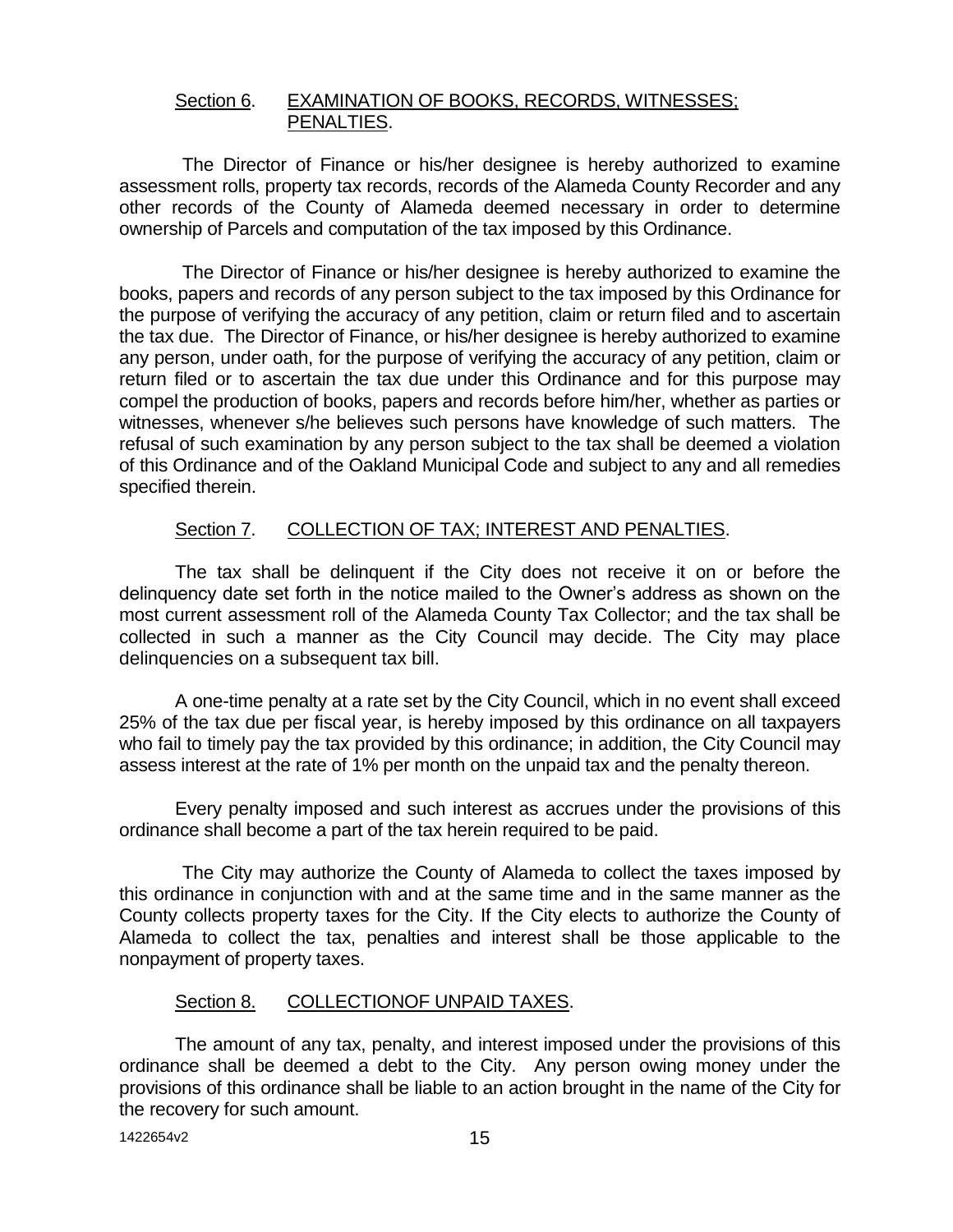### Section 9. REFUND OF TAX, PENALTY, OR INTEREST PAID MORE THAN ONCE; OR ERRONEOUSLY OR ILLEGALLY COLLECTED.

Whenever the amount of any tax, penalty, or interest imposed by this ordinance has been paid more than once, or has been erroneously or illegally collected or received by the City it may be refunded provided a verified written claim for refund, stating the specific ground upon which such claim is founded, is received by the Director of Finance within one (1) year of the date of payment. The claim shall be filed by the person who paid the tax or such person's guardian, conservator, or the executor of her or his estate. No representative claim may be filed on behalf of a taxpayers or a class of taxpayers. The claim shall be reviewed by the Director of Finance and shall be made on forms provided by the Director of Finance. If the claim is approved by the Director of Finance, the excess amount collected or paid may be refunded or may be credited against any amounts then due and payable from the Person from whom it was collected or by whom paid, and the balance may be refunded to such Person, his/her administrators or executors. Filing a claim shall be a condition precedent to legal action against the City for a refund of the tax.

# **PART 3. 10-YEAR EXTENSION OF PARKING TAX SURCHARGE**

The Municipal Code is hereby amended to add as set forth below (section numbers and titles are indicated in **bold type**; additions are indicated by underscoring and deletions are indicated by strike-through type; portions of the regulations not cited or not shown in underscoring or strike-through type are not changed). Chapter 4.14, Section 4.16.020 and Section 4.16.031of the Municipal Code are hereby amended to read as follows:

# **4.16.031 Imposition of Surcharge**

Subject to the provisions for the collection of taxes and definitions in this chapter, there shall be an additional tax of eight and one-half (8 1/2) percent imposed on the rental of every parking space in a parking station in the City until December 31, 2024.

…

and be it,

**FURTHER RESOLVED:** That the City Council of the City of Oakland does hereby request that the Board of Supervisors of Alameda County order the consolidation of the Oakland Municipal election with the statewide general election of November 4, 2014, consistent with provisions of State Law; and be it

**FURTHER RESOLVED,** that each ballot used at said election shall have printed therein, in addition to any other matter required by law, the following: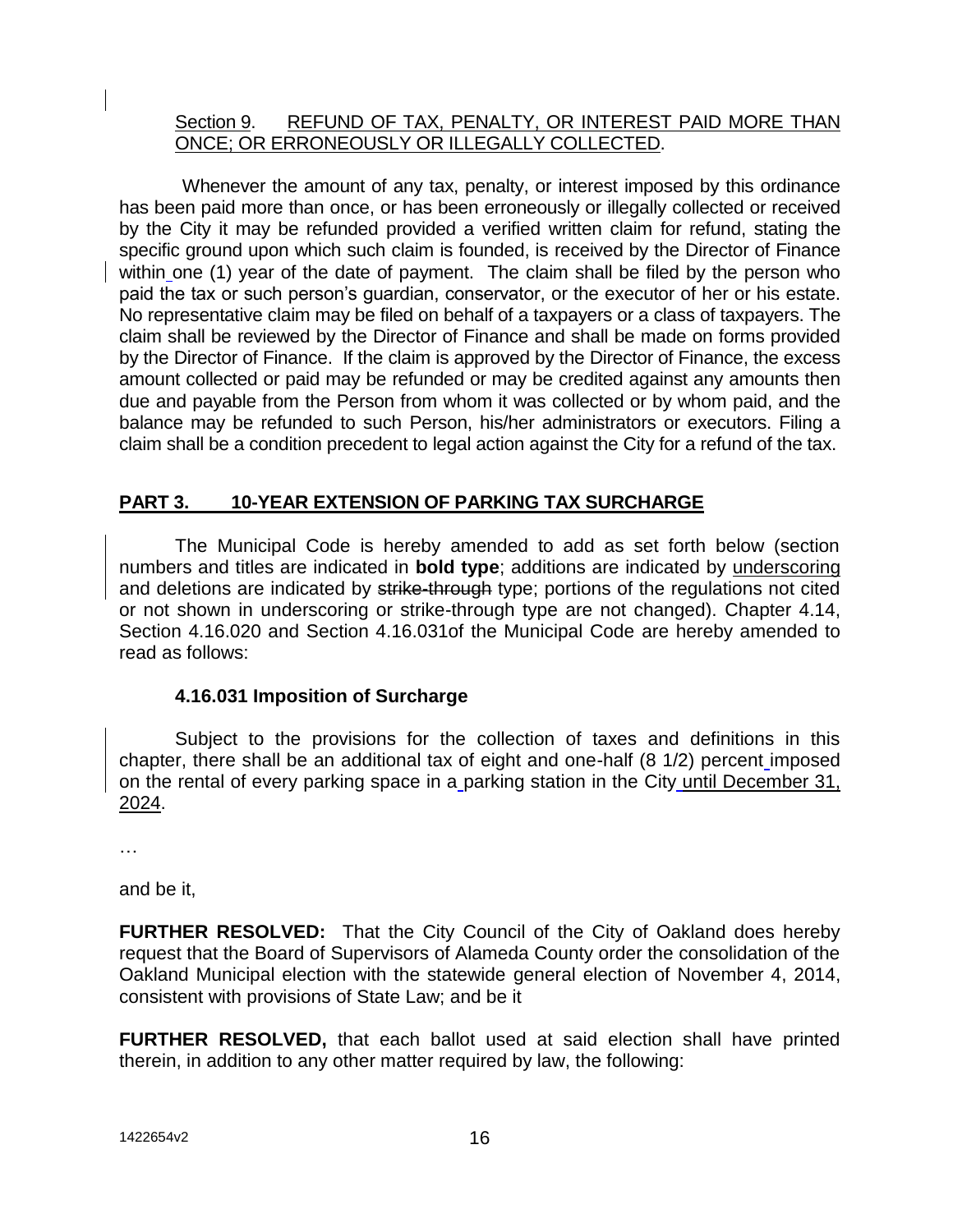AN ORDINANCE TO MAINTAIN A PARCEL TAX AND A PARKING TAX SURCHARGE FOR A PERIOD OF TEN YEARSTO IMPROVE POLICE, FIRE AND EMERGENCY RESPONSE SERVICES AND COMMUNITY STRATEGIES FOR AT-RISK YOUTH AND YOUNG ADULTS.

| <b>Measure</b> ___. Without increasing current tax rates, to<br>reduce gun violence, robberies, and homicides, improve<br>9-1-1 response times and support at-risk youth/young<br>adults, shall the City of Oakland provide improved police,<br>fire and emergency response services and proven<br>community programs, including dropout prevention, crisis<br>intervention, and job training/placement, by continuing to<br>collect a parking tax surcharge and a parcel tax for<br>10years subject to annual performance and financial<br>audits monitored by a citizens oversight committee? | <b>Yes</b> |  |
|-------------------------------------------------------------------------------------------------------------------------------------------------------------------------------------------------------------------------------------------------------------------------------------------------------------------------------------------------------------------------------------------------------------------------------------------------------------------------------------------------------------------------------------------------------------------------------------------------|------------|--|
|                                                                                                                                                                                                                                                                                                                                                                                                                                                                                                                                                                                                 | <b>No</b>  |  |

**FURTHER RESOLVED:** That the City Council hereby authorizes and directs the City Clerk of the City of Oakland (the "City Clerk") at least 88 days prior to November 4, 2014, to file with the Alameda County Clerk certified copies of this resolution; and be it

**FURTHER RESOLVED:** That the City Council does hereby request that the Board of Supervisors of Alameda County include on the ballots and sample ballots recitals and measure language to be voted on by the voters of the qualified electors of the City of Oakland; and be it

**FURTHER RESOLVED:** That the City Clerk is hereby directed to cause the posting, publication and printing of notices, pursuant to the requirements of the Charter of the City of Oakland, Chapter 3 of the Oakland Municipal Code, the Government Code and the Election Code of the State of California; and be it

**FURTHER RESOLVED:** That the City Council does hereby request that the Registrar of Voters of the County of Alameda perform necessary services in connection with said election; and be it

**FURTHER RESOLVED:** That the City Clerk is hereby directed to obtain printing, supplies and services as required; and be it

**FURTHER RESOLVED:** That the City Clerk is hereby authorized to provide such other services and supplies in connection with said election as may be required by the Statutes of the State of California and the Charter of the City of Oakland; and be it

**FURTHER RESOLVED:** That in accordance with the Elections Code and Chapter 11 of the Oakland Municipal Code, the City Clerk shall fix and determine a date for submission of arguments for or against said proposed Ordinance and rebuttals, and said date shall be posted in the Office of the City Clerk; and be it